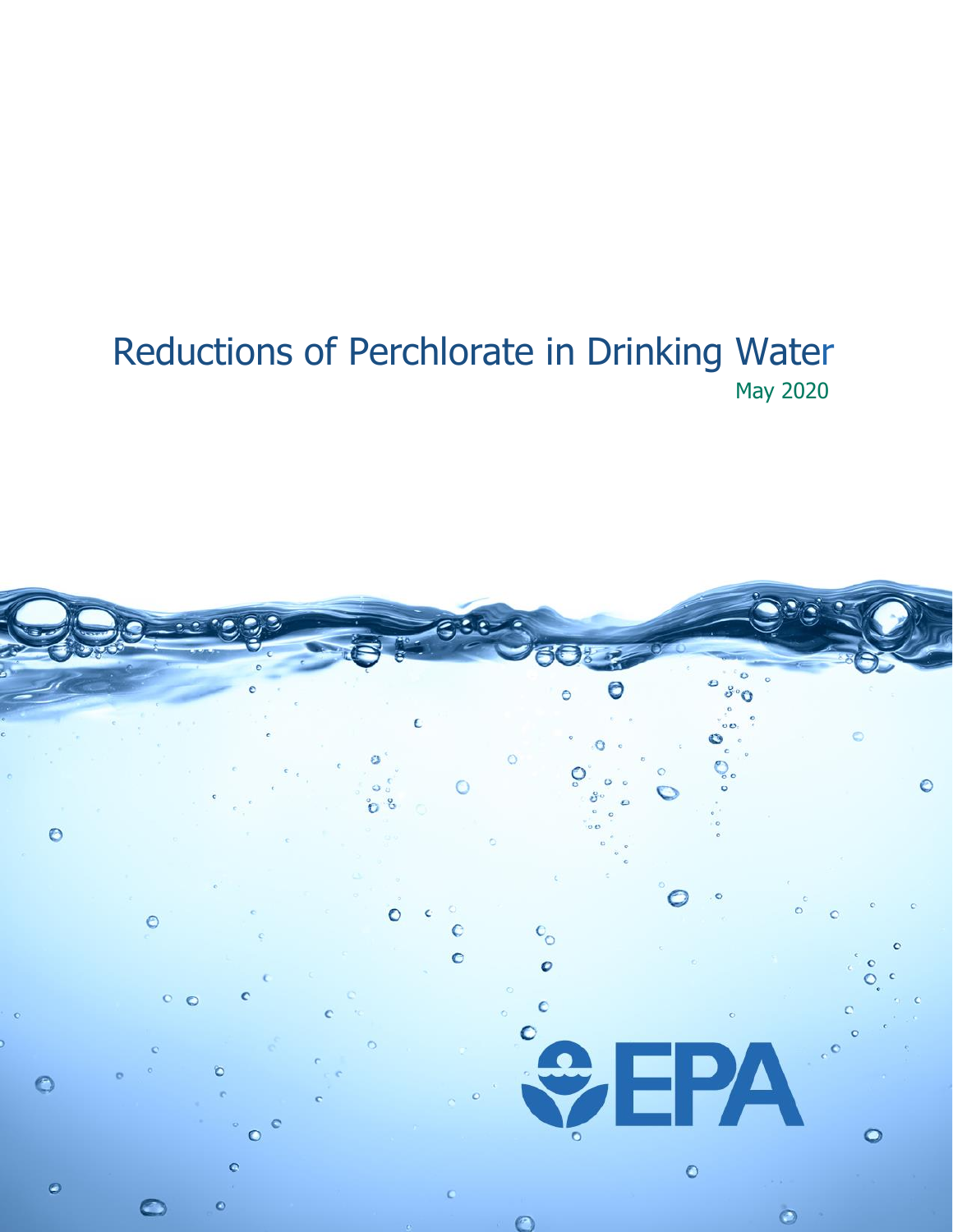

## **LEVELS OF PERCHLORATE IN DRINKING WATER HAVE DECLINED**

Perchlorate is commonly used in solid rocket propellants, munitions, fireworks, airbag initiators for vehicles, matches, and signal flares. Perchlorate may occur naturally, particularly in arid regions such as the southwestern U.S. and can be found as a byproduct in hypochlorite solutions used for treating drinking water and nitrate salts used to produce fertilizers, explosives, and other products.

At certain levels, perchlorate can prevent the thyroid gland from getting enough iodine, which can affect thyroid hormone production. For pregnant women with low iodine levels, sufficient changes in thyroid hormone levels may cause changes in the child's brain development. For infants, changes to thyroid hormone function can also impact brain development.

The EPA finds that perchlorate levels in drinking water supplies have declined since the EPA published a final determination to regulate perchlorate in 2011. The 2011 determination was based on occurrence data collected between 2001 and 2005 under the 1<sup>st</sup> Unregulated Contaminant Monitoring Rule (UCMR1). At that time, the Agency found that over 4% of water systems tested detected perchlorate and that between 5.2-16 million people may be exposed to perchlorate in drinking water.

In the June 2019 National Primary Drinking Water Regulation for Perchlorate proposal, EPA presented an updated occurrence analysis that demonstrates that the levels of perchlorate in drinking water and sources of drinking water have decreased since the UCMR1 data collection. This document summarizes the main factors contributing to the decrease in perchlorate levels which include: 1) the promulgation of a drinking water regulation for perchlorate in California and Massachusetts; and 2) the ongoing remediation efforts in the state of Nevada to address perchlorate contamination in groundwater adjacent to the lower Colorado River upstream of Lake Mead. This document also summarizes the status of the 15 water systems that reported elevated levels of perchlorate under the UCMR 1. Finally, this document summarizes actions to reduce levels of perchlorate through remediation activities at perchlorate contaminated sites and through proper storage and handling of hypochlorite solutions.

## **California & Massachusetts Drinking Water Regulations**

Perchlorate occurrence in drinking water systems in the state of California accounted for approximately 60% of all perchlorate detections reported under UCMR1. In 2007, California promulgated a drinking water regulation for perchlorate of 6 ppb. At the time UCMR1 data collection was completed in 2005, there were 30 systems with perchlorate occurrence above 6 ppb in California. The EPA compared entry point data collected under UCMR1 to current entry point monitoring data for water systems in California. As of 2019, only one system in California is in violation of the state standard of 6 ppb, and no systems had perchlorate concentrations above 18 ppb (the lowest level proposed by EPA in June 2019).

In addition, Massachusetts adopted a drinking water standard for perchlorate of 2 ppb in 2006. One water system in Massachusetts had a perchlorate detection in UCMR1. Based on a review of current publicly available information, there are no systems in Massachusetts in violation of the state standard.

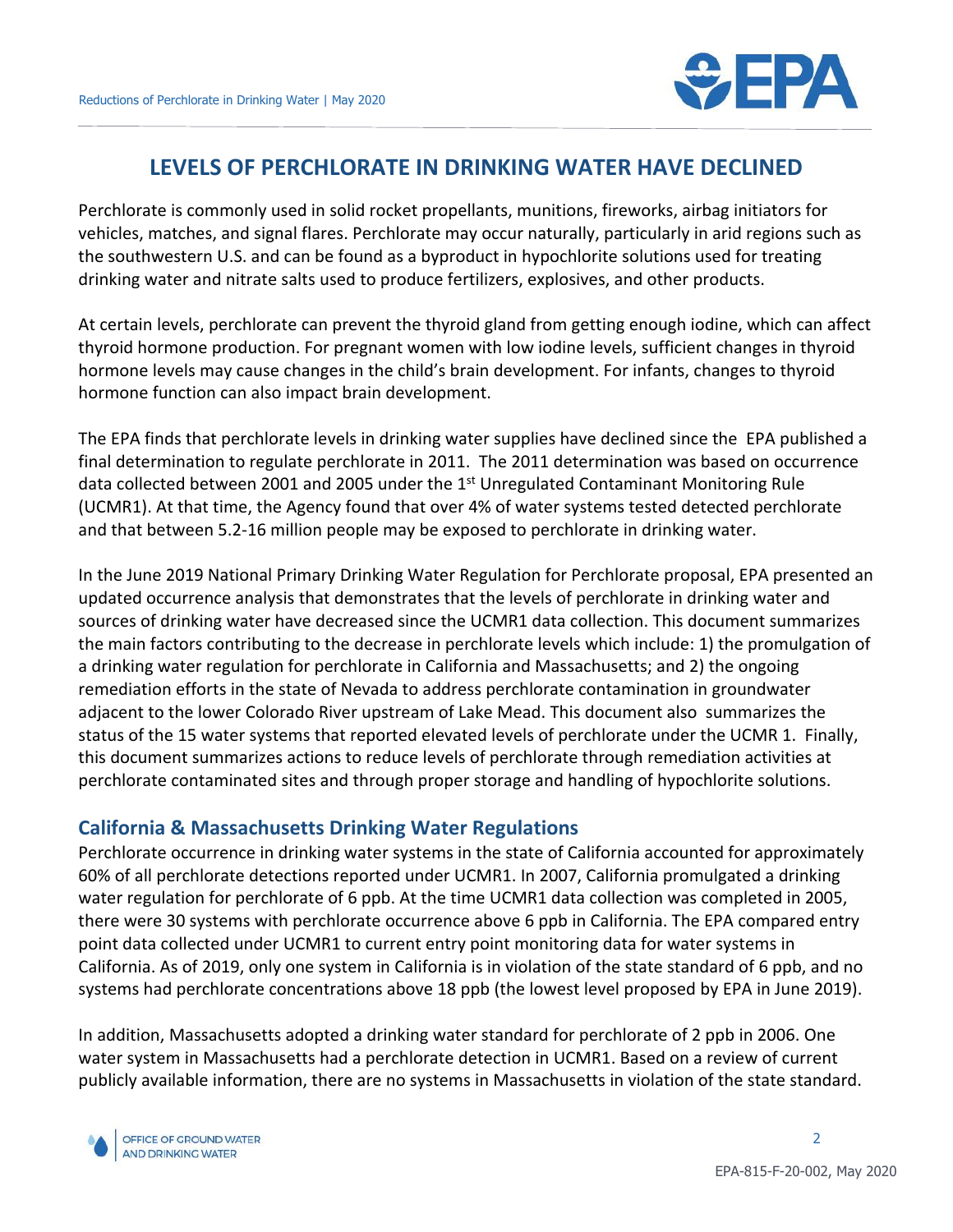

## **Reduction of Perchlorate Levels in the Southwest**

#### *Lower Colorado River Case Study*

The Lower Colorado serves as the primary source of water for the Metropolitan Water District (MWD) of Southern California and as a source for several public water systems in Arizona and Nevada. The primary source of perchlorate along the Lower Colorado is manufacturing facilities near Henderson, Nevada. Contaminated groundwater had seeped into the Las Vegas Wash, which drains into Lake Mead and then the Colorado River. Full remediation was active at two industrial sites in the Las Vegas Valley between 2002 and 2006.

The data provided by the Nevada Division of Environmental Protection (NDEP) and the Southern Nevada Water Authority show a decreasing trend in perchlorate concentrations over the last decade, especially after point-source remediation efforts began in 2002. Perchlorate samples were collected at a USGS site just below the Hoover Dam; Willow Beach, Arizona; and Whitsett, California. Whitsett is an MWD source water intake point. Perchlorate raw water sample results from 1997 to 2016 from the USGS station, Willow Beach, and Whitsett sites are shown in Exhibit A.

For the USGS site, perchlorate concentrations ranged between 4 to 9 ppb prior to 2002. After 2009, most concentrations were between 1 and 2 ppb. Willow Beach perchlorate concentrations were 4 to 10 ppb prior to 2002 and were 1 to 3 ppb after 2009. Whitsett perchlorate concentrations were between 4 and 9 ppb from 1997 until 2005. After 2006, the majority of perchlorate concentrations were below 2 ppb. Thus, at all monitoring locations, there was a downward trend in perchlorate levels in the Lower Colorado River. Note that perchlorate analytical methods and their respective detection limits changed over the monitoring period (i.e., perchlorate could be measured at lower levels).

#### *Exhibit A. Perchlorate Raw Water Sample Results from the Willow Beach, USGS Station, and Whitsett Sampling Sites, 1997 – 2016*

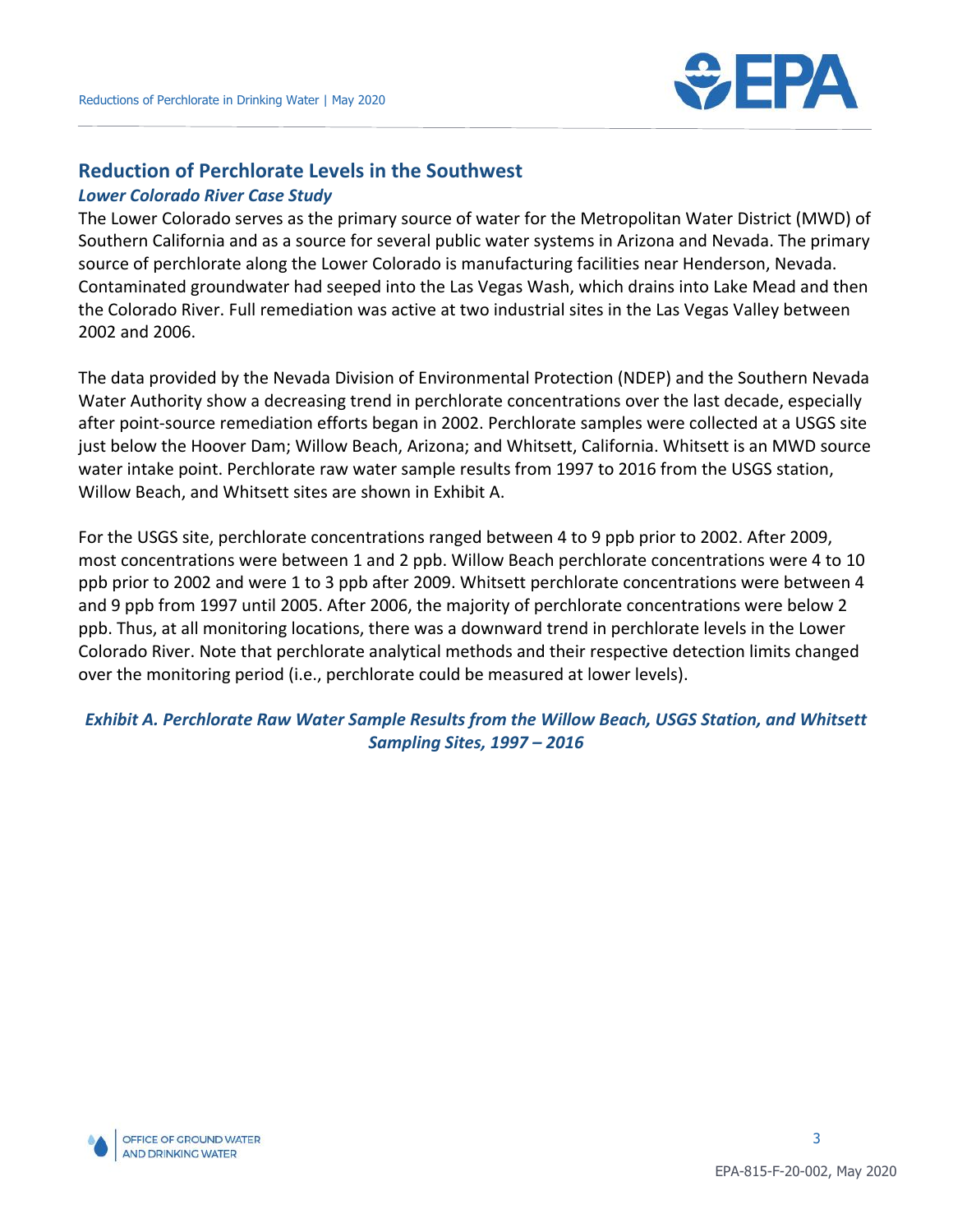



#### *Arizona Department of Environmental Quality (ADEQ) Case Study*

In 1999, the ADEQ conducted a perchlorate occurrence study of Arizona water resources. Samples were collected from the Colorado River, Central Arizona Project (CAP) Canal, and various groundwater sources in the Phoenix area. Perchlorate concentrations of 480 ppb were found in Lake Mead and along the Colorado River main stem and the CAP Canal the results were between 11 ppb and non-detection (at that time defined by Arizona as less than 4 ppb).

In 2000 and 2001, the City of Phoenix conducted a second round of perchlorate monitoring at the same sample locations used in the 1999 ADEQ study, and monitoring results showed decreased perchlorate levels along the Colorado River main stem and in the CAP Canal.

In 2004, the City of Phoenix collected 392 finished water samples and found 39 perchlorate detections ranging from 2 ppb (the Arizona specified reporting limit) and 5.4 ppb. Raw water samples were also collected at 67 sites that included Colorado River water, man-made recreational impoundments, canals, wells, agricultural areas and ground water recharge projects. Perchlorate was detected in 24 samples from 24 different sites and perchlorate concentrations ranged from non-detection to 7.4 ppb.

#### *Nevada Division of Environmental Protection (NDEP) Case Study*

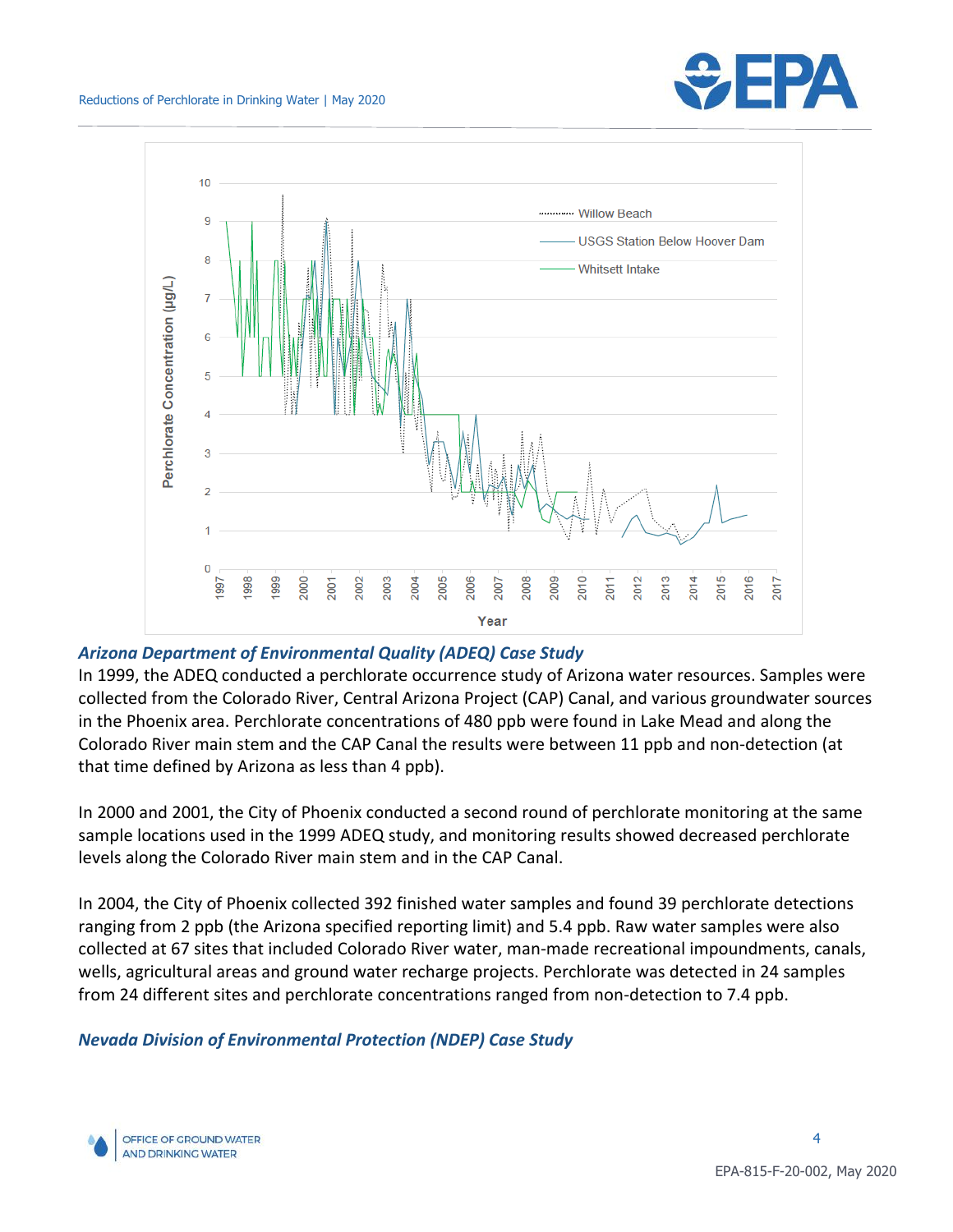

The NDEP evaluated data from two water treatment plants: Alfred Merritt Smith Water Treatment Facility and River Mountains Water Treatment Facility. The plants are part of the Southern Nevada Water System, which sources water from the Lower Colorado River.

Perchlorate levels found in both raw and finished water decreased in a relatively consistent and an overall significant amount over the 13-year sampling period, as shown in Exhibit B (1999 – 2011).



#### **Exhibit B. Perchlorate Raw and Finished Water Data from Alfred Merritt Smith (AMS) and River Mountains (RM) Treatment Plants**

Although the laboratory analytical methods changed over the period of sampling i.e., perchlorate could be measured at lower levels, the time period and range of decreases mirror those identified in the Lower Colorado River case study.

## **STATUS OF WATER SYSTEMS WITH UCMR1 RESULTS > 18 PPB**

In its 2011 final regulatory determination for perchlorate, the EPA relied upon the UCMR1 data as the best available data on the frequency and level of perchlorate in drinking water. In the June 2019 National Primary Drinking Water Regulation for Perchlorate proposal, EPA presented updated occurrence analysis that demonstrates that the levels of perchlorate in drinking water and sources of drinking water have decreased since the UCMR1 data collection.

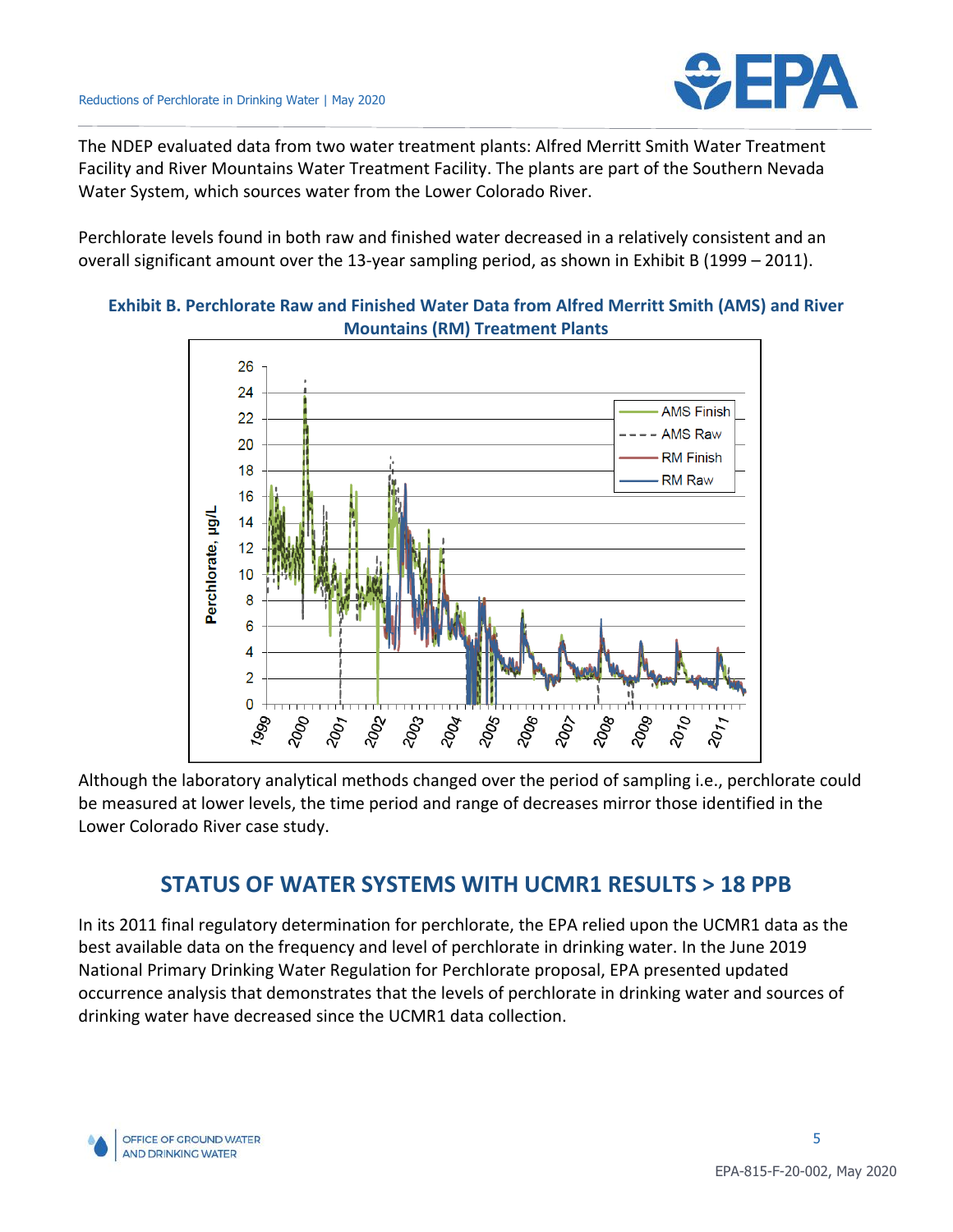

Using the updated UCMR1 data presented in the June 2019 proposal, the EPA identified 15 water systems located across 12 states with at least one reported result that was greater than 18ppb<sup>1</sup>. Although systems are not required to take actions to reduce perchlorate in drinking water, the EPA found that perchlorate levels have been reduced in many of the systems. The status of each of these systems is described in Table 1 below.

To obtain updated data and/or information regarding perchlorate levels, the EPA reviewed Consumer Confidence Reports and other publicly available data, as well as published studies. In addition, the EPA contacted some water systems for information about current perchlorate levels.

| <b>State</b> | <b>System Name</b>                             | Range of<br><b>UCMR1</b><br>Results $(ppb)^2$ | <b>Update on Mitigation and Levels of</b><br><b>Perchlorate</b>                                                                                                                                                                                                                                                                                                               |
|--------------|------------------------------------------------|-----------------------------------------------|-------------------------------------------------------------------------------------------------------------------------------------------------------------------------------------------------------------------------------------------------------------------------------------------------------------------------------------------------------------------------------|
| Florida      | Sebring Water                                  | <b>ND-70</b>                                  | EPA contacted the Sebring system in January<br>2020. Operations personnel indicated that<br>no follow-up/updated monitoring data for<br>perchlorate is available.                                                                                                                                                                                                             |
| Florida      | <b>Manatee County</b><br><b>Utilities Dept</b> | <b>ND-30</b>                                  | Researchers contacted the system to<br>identify the source of perchlorate. System<br>personnel attributed the sole perchlorate<br>detection under UCMR1 to analytical error.<br>System personnel indicated that three other<br>quarterly samples collected under UCMR1 as<br>well as other subsequent perchlorate<br>sampling efforts were non-detect. Source:<br>AWWA (2008) |
| Georgia      | Oconee Co.-<br>Watkinsville                    | 38 (single<br>sample)                         | Researchers contacted the system and<br>found that a perchlorate contaminated well<br>was removed from service in 2003. The<br>system indicates that perchlorate is no<br>longer detected. Source: Luis et al. (2019)                                                                                                                                                         |
| Louisiana    | St. Charles Water<br>District 1 East Bank      | <b>ND-24</b>                                  | EPA was not able to identify updated data<br>on perchlorate levels for this system.                                                                                                                                                                                                                                                                                           |

#### *Table 1: Update on Systems with Perchlorate levels above 18 ppb in the UCMR 1 (2001-2005)*

 $1$  Eighteen (18) ppb is the lowest alternative maximum contaminant level goal the Agency considered in the June 2019 proposal.

<sup>2</sup> Values have been rounded. ND describes a sampling event where perchlorate was not detected at or above the UCMR 1 minimum reporting level of 4 ppb.



 $\overline{a}$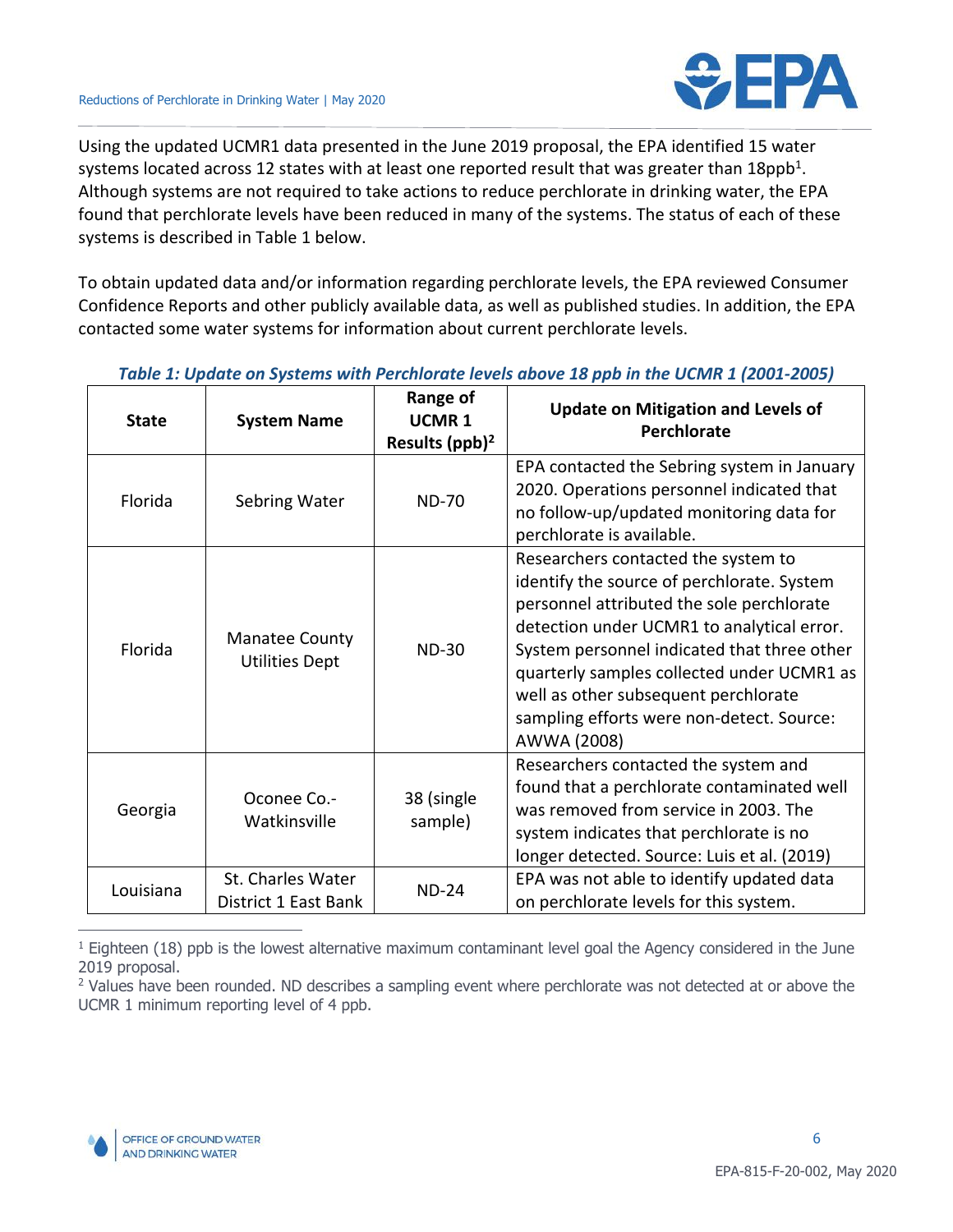

Τ

| <b>State</b>      | <b>System Name</b>                           | <b>Range of</b><br><b>UCMR1</b><br>Results (ppb) <sup>2</sup> | <b>Update on Mitigation and Levels of</b><br><b>Perchlorate</b>                                                                                                                                                                                                                                                                                                                                                                                                                                                                                                                                                  |
|-------------------|----------------------------------------------|---------------------------------------------------------------|------------------------------------------------------------------------------------------------------------------------------------------------------------------------------------------------------------------------------------------------------------------------------------------------------------------------------------------------------------------------------------------------------------------------------------------------------------------------------------------------------------------------------------------------------------------------------------------------------------------|
| Maryland          | City of Aberdeen                             | <b>ND-19</b>                                                  | The system's 2018 Consumer Confidence<br>Report (CCR) indicates that perchlorate was<br>not detected. According to the Maryland<br>Department of Environment, perchlorate<br>was not detected in this system in 2019. In<br>addition, researchers contacted the system<br>and found that there has been no detection<br>of perchlorate since treatment was installed<br>in 2009. Source: Luis et al. (2019)                                                                                                                                                                                                      |
| Maryland          | Chapel Hill -<br>Aberdeen Proving<br>Grounds | <b>ND-20</b>                                                  | EPA contacted the Chapel Hill System in<br>January 2020. Water system personnel<br>indicate that the Chapel Hill WTP was taken<br>off-line and was replaced with a new<br>treatment plant and five new production<br>wells. The new treatment plant started<br>operations on January 27, 2020. System<br>personnel also indicate that monitoring was<br>conducted in November 2019 and<br>perchlorate was not detected in either the<br>source well water or the finished water. In<br>addition, according to the Maryland<br>Department of Environment, perchlorate<br>was not detected in this system in 2019. |
| Mississippi       | Hilldale Water<br><b>District</b>            | <b>ND-20</b>                                                  | EPA contacted the Hilldale System in January<br>2020. Water system personnel indicated<br>that no follow-up/updated monitoring data<br>for perchlorate is available.                                                                                                                                                                                                                                                                                                                                                                                                                                             |
| <b>New Mexico</b> | Deming Municipal<br><b>Water System</b>      | $15 - 20$                                                     | Data from EPA's SDWIS/FED indicates that<br>the entry point that reported detections in<br>UCMR1 (Well #3) is now inactive (i.e., the<br>contaminated source is no longer in use).<br>Source: SDWIS/FED (2016).                                                                                                                                                                                                                                                                                                                                                                                                  |
| Nevada            | City of Henderson                            | $6 - 23$                                                      | Researchers report that the perchlorate<br>levels described in the system's CCR ranged<br>from non-detect to 9.7 ppb. Source AWWA<br>(2008).                                                                                                                                                                                                                                                                                                                                                                                                                                                                     |
| Ohio              | Fairfield City PWS                           | $6 - 27$                                                      | EPA contacted the Fairfield City System in<br>January 2020. Water system personnel<br>indicated that follow-up monitoring was                                                                                                                                                                                                                                                                                                                                                                                                                                                                                    |

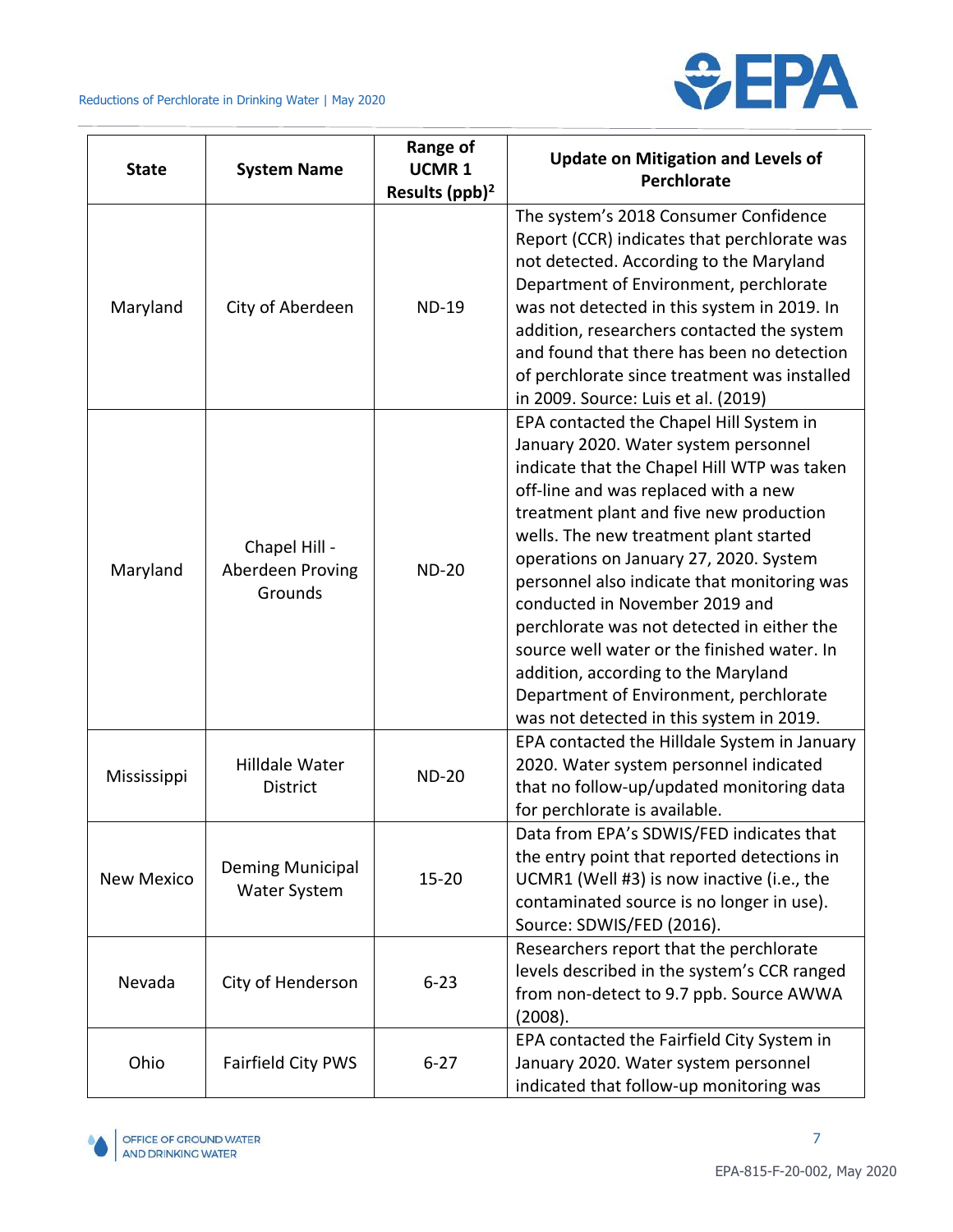

| <b>State</b>       | <b>System Name</b>                       | Range of<br>UCMR <sub>1</sub> | <b>Update on Mitigation and Levels of</b><br><b>Perchlorate</b> |  |  |
|--------------------|------------------------------------------|-------------------------------|-----------------------------------------------------------------|--|--|
|                    |                                          | Results (ppb) <sup>2</sup>    |                                                                 |  |  |
|                    |                                          |                               | conducted after UCMR1, between 2002 and                         |  |  |
|                    |                                          |                               | 2004. The Ohio EPA provided copies of the                       |  |  |
|                    |                                          |                               | follow-up monitoring results which indicate                     |  |  |
|                    |                                          |                               | that results at the entry point ranged from                     |  |  |
|                    |                                          |                               | non-detect to 13 ppb.                                           |  |  |
|                    |                                          |                               | EPA contacted the Hecla Water Association                       |  |  |
|                    | Hecla Water                              |                               | System in January 2020. Water system                            |  |  |
| Ohio               | Association-Plant                        | <b>ND-32</b>                  | personnel indicated that that no follow-                        |  |  |
|                    | <b>PWS</b>                               |                               | up/updated monitoring data for perchlorate                      |  |  |
|                    |                                          |                               | is available.                                                   |  |  |
|                    |                                          |                               | EPA reviewed Oklahoma's monitoring data                         |  |  |
| Oklahoma           | Enid                                     | <b>ND-30</b>                  | and did not find any monitoring results                         |  |  |
|                    |                                          |                               | reported for perchlorate.                                       |  |  |
|                    | Meadville Area<br><b>Water Authority</b> | <b>ND-33</b>                  | EPA contacted the Meadville System in                           |  |  |
| Pennsylvania       |                                          |                               | January 2020. Water system personnel                            |  |  |
|                    |                                          |                               | indicated that no follow-up/updated                             |  |  |
|                    |                                          |                               | monitoring data for perchlorate is available.                   |  |  |
|                    |                                          |                               | EPA contacted the Puerto Rico Aqueduct                          |  |  |
|                    | Utuado Urbano                            | <b>ND-420</b>                 | and Sewer Authority (PRASA) in January                          |  |  |
| <b>Puerto Rico</b> |                                          |                               | 2019. PRASA personnel indicated that no                         |  |  |
|                    |                                          |                               | updated monitoring data for perchlorate is                      |  |  |
|                    |                                          |                               | available. NOTE: The PRASA personnel stated                     |  |  |
|                    |                                          |                               | that the Utuado water system was                                |  |  |
|                    |                                          |                               | significantly impacted by hurricane Maria                       |  |  |
|                    |                                          |                               | and monitoring records from years prior to                      |  |  |
|                    |                                          |                               | 2017 were lost.                                                 |  |  |
|                    | City of Levelland                        |                               | Researchers found that a water storage tank                     |  |  |
| <b>Texas</b>       |                                          | <b>ND-32</b>                  | was the source of perchlorate                                   |  |  |
|                    |                                          |                               | contamination, the wells feeding the tank                       |  |  |
|                    |                                          |                               | were tested by the state and perchlorate                        |  |  |
|                    |                                          |                               | was not detected. The water tank was shut                       |  |  |
|                    |                                          |                               | off from service. Source: Luis et al. (2019).                   |  |  |

# **ACTIONS TO REDUCE PERCHLORATE IN THE ENVIRONMENT AND DRINKING WATER**

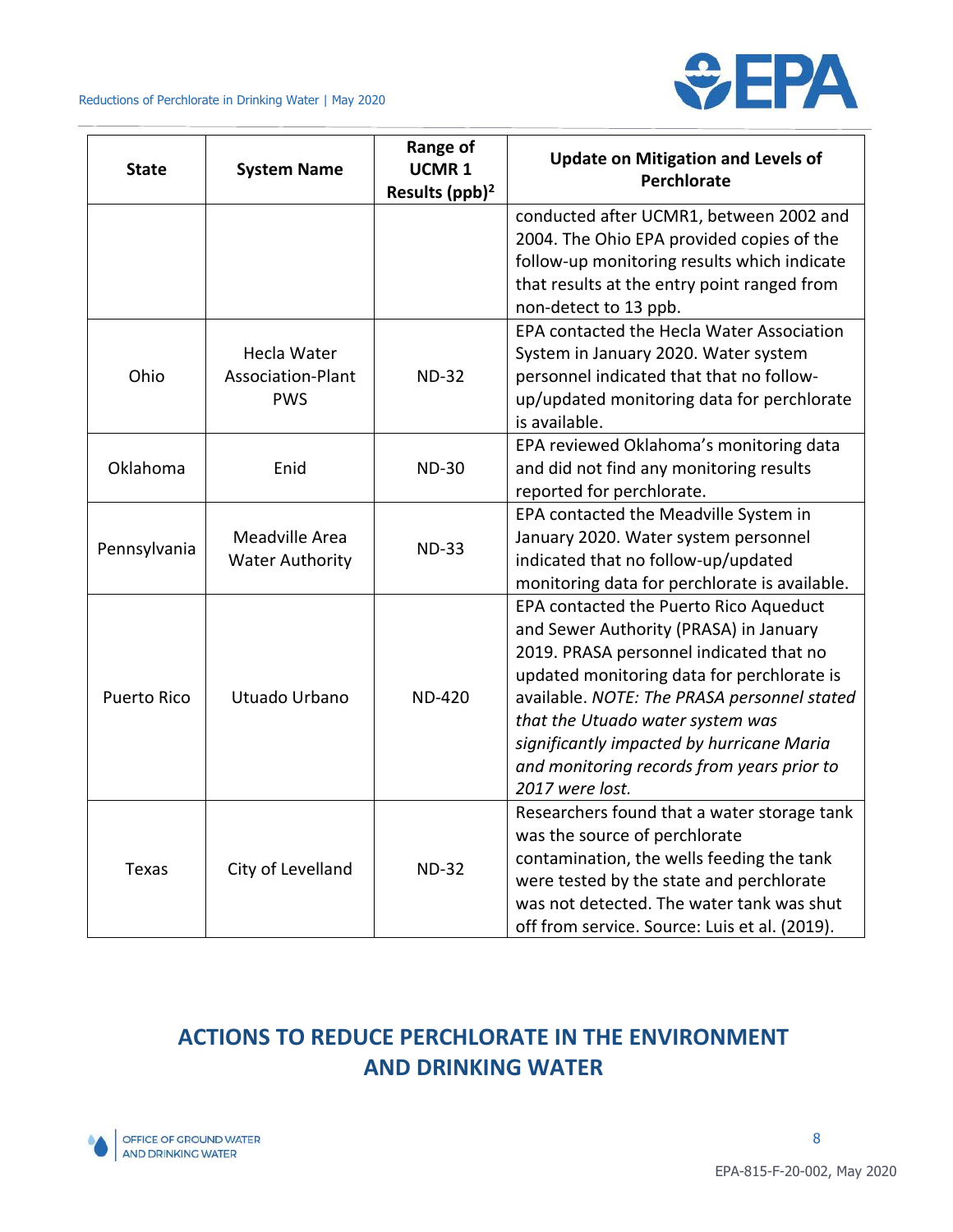

## **Perchlorate Contamination in the Environment**

The EPA addresses perchlorate contamination in the environment through its authorities under the Comprehensive Environmental Response, Compensation, and Liability Act (CERCLA), known also as Superfund. There are around 60 Superfund sites conducting remediation activities for perchlorate. These sites are located in the states of Alabama, Arizona, California, Massachusetts, Maryland, North Carolina, Oregon, Texas and West Virginia. The status of these sites is provided in Table 2 below.

| <b>State</b> | <b>Site Name</b>                                                | <b>Federal</b><br>Facility? | <b>NPL</b><br>list? | <b>Media Type</b>               | Status*                  |
|--------------|-----------------------------------------------------------------|-----------------------------|---------------------|---------------------------------|--------------------------|
| <b>AL</b>    | <b>USARMY/NASA Redstone</b><br>Arsenal <sup>+</sup>             | Y                           | Y                   | Groundwater                     | Construction<br>underway |
| AZ           | Apache Powder Co. <sup>+</sup>                                  | N                           | Y                   | Groundwater,<br>Soil            | Construction<br>complete |
| <b>AZ</b>    | Gila River Indian Community<br><b>Toxaphene Site</b>            | $\mathsf{N}$                | $\mathsf{N}$        | Soil                            | Early action             |
| <b>AZ</b>    | Pacific Waste Disposal Services                                 | $\mathsf{N}$                | $\mathsf{N}$        | Liquid Waste                    | Early action             |
| AZ           | Phoenix-Goodyear Airport Area                                   | N                           | Y                   | Groundwater                     | Construction<br>underway |
| CA           | Aerojet General Corp. <sup>+</sup>                              | $\mathsf{N}$                | Y                   | Groundwater,<br>Soil            | Construction<br>underway |
| CA           | Edwards Air Force Base <sup>+</sup>                             | Y                           | Y                   | Soil,<br>Groundwater,<br>Debris | Construction<br>underway |
| CA           | El Toro Marine Corps Air Station                                | Y                           | Y                   | Groundwater                     | Construction<br>underway |
| CA           | Jet Propulsion Laboratory<br>$(NASA)^+$                         | Y                           | Y                   | Groundwater                     | Construction<br>underway |
| CA           | Lawrence Livermore Natl Lab<br>(Site 300) (USDOE) <sup>+</sup>  | Y                           | Y                   | Groundwater                     | Construction<br>underway |
| CA           | Mcclellan Air Force Base (Ground<br><b>Water Contamination)</b> | Υ                           | Y                   | Groundwater                     | Construction<br>underway |
| CA           | Mojave River Pyrotechnics Site                                  | $\overline{a}$              | $\overline{a}$      | Soil                            | Early action             |
| CA           | Rockets, Fireworks, And Flares<br>Site <sup>+</sup>             | $\mathsf{N}$                | Y                   | Groundwater                     | Construction<br>underway |
| CA           | San Fernando Valley (Area 1)                                    | N                           | Y                   | Groundwater                     | Construction<br>underway |
| CA           | San Gabriel Valley (Area 1) <sup>+</sup>                        | $\mathsf{N}$                | Y                   | Groundwater                     | Construction<br>underway |
| CA           | San Gabriel Valley (Area 4)                                     | $\mathsf{N}$                | Y                   | Groundwater                     | Construction<br>underway |

#### *Table 2: CERCLA Sites Addressing Perchlorate*

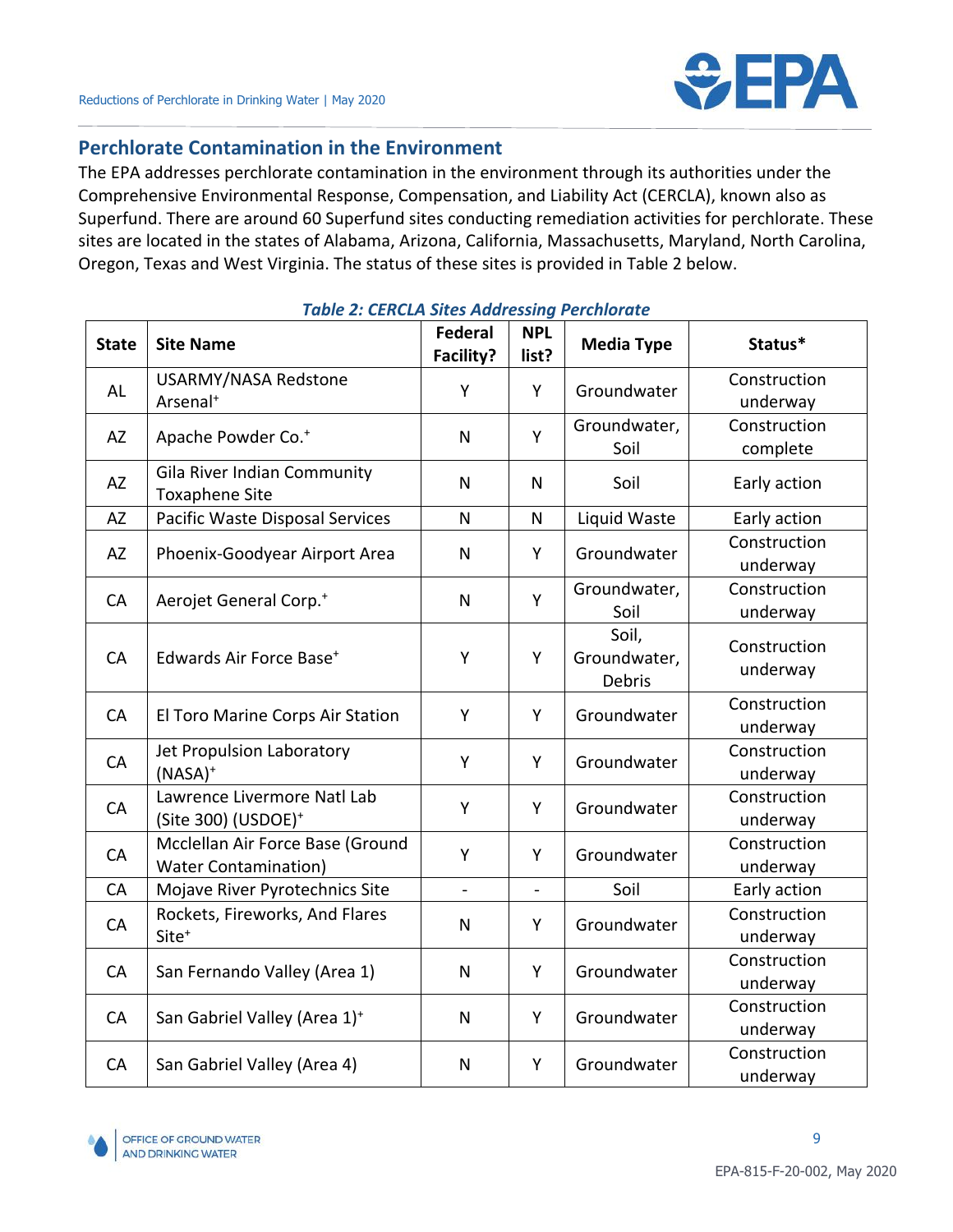



| <b>State</b> | <b>Site Name</b>                                                 | <b>Federal</b><br>Facility? | <b>NPL</b><br>list?      | <b>Media Type</b>                                             | Status*                  |
|--------------|------------------------------------------------------------------|-----------------------------|--------------------------|---------------------------------------------------------------|--------------------------|
| MA           | <b>Otis Air National Guard</b><br>Base/Camp Edwards <sup>+</sup> | Y                           | $\blacksquare$           | Groundwater                                                   | Construction<br>complete |
| <b>MD</b>    | Indian Head Naval Surface<br><b>Warfare Center</b>               | Y                           |                          | Soil                                                          | Construction<br>underway |
| <b>MD</b>    | Ordnance Products, Inc. <sup>+</sup>                             | N                           | Υ                        | Groundwater                                                   | Construction<br>complete |
| <b>MD</b>    | USN Naval Surface Warfare Ctr-<br>White Oak <sup>+</sup>         | Y                           | $\overline{\phantom{0}}$ | Groundwater                                                   | Construction<br>underway |
| <b>NC</b>    | Chemtronics, Inc.                                                | N                           | Y                        | Groundwater                                                   | Construction<br>complete |
| <b>OR</b>    | Portland Harbor <sup>+</sup>                                     | N                           | Υ                        | Groundwater,<br>Sediment,<br>Fish Tissue,<br>Surface<br>Water | Design underway          |
| <b>TX</b>    | Longhorn Army Ammunition<br>Plant <sup>+</sup>                   | Y                           | Y                        | Soil,<br>Groundwater,<br>Surface<br>Water, Soil               | Construction<br>underway |
| <b>TX</b>    | Pantex Plant (USDOE)                                             | Y                           | Y                        | Groundwater                                                   | Construction<br>complete |
| <b>WV</b>    | <b>Allegany Ballistics Laboratory</b><br>(USNAVY) <sup>+</sup>   | Y                           | Y                        | Soil                                                          | Construction<br>underway |

\* Design underway – refers to a stage before there is a Record of Decision on a final remedy. Early action – indicates that efforts are underway to address contaminated media before the final Record of Decision is in place. Construction underway – indicates that efforts to implement a remedy to address the contaminated media (groundwater or soil), are ongoing. Construction complete – indicates that a remedy has been implemented, but it may be ongoing for some time (in many cases for years).

+ Describes a site with multiple operable units which often are parcels of land with distinct cleanup plans.

Federal and state agencies have developed best management practices that have contributed to the identification of and reductions to perchlorate levels in the environment. For example, in 2006, the Department of Defense (DOD) issued a handbook to assist DoD facilities in complying with DoD policy governing perchlorate sampling and testing activities for both environmental restoration/cleanup and compliance monitoring programs. The handbook is online at:

[https://www.denix.osd.mil/cmrmp/ecmr/perchlorate/policy/unassigned/dod-perchlorate-handbook/.](https://www.denix.osd.mil/cmrmp/ecmr/perchlorate/policy/unassigned/dod-perchlorate-handbook/)

Additionally, the California Department of Toxic Substances Control (DTSC) Best Management Practices Regulations for disposal of perchlorate wastes to prevent release of wastes into the environment became operative on July 1, 2006. More information on the types of perchlorate-containing products

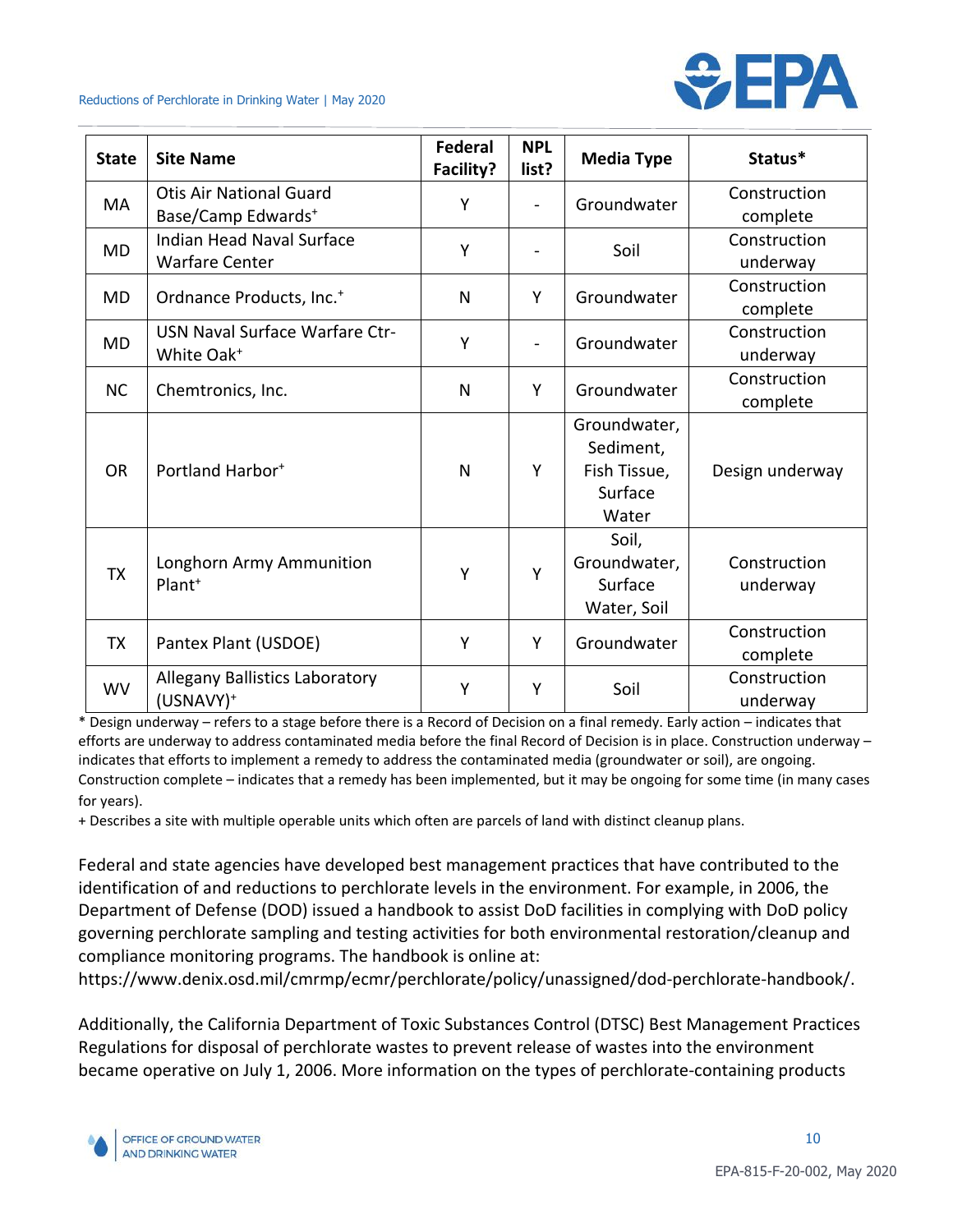

that may be subject to these requirements and the perchlorate best management practices is available at: [https://dtsc.ca.gov/wp-content/uploads/sites/31/2015/08/HWM\\_FS\\_Perchlorate\\_7-061.pdf.](https://dtsc.ca.gov/wp-content/uploads/sites/31/2015/08/HWM_FS_Perchlorate_7-061.pdf)

### **Perchlorate in Drinking Water due to Use of Sodium Hypochlorite** *EPA Actions*

Sodium hypochlorite is used for water disinfection and, due to degradation, perchlorate has been detected in hypochlorite solutions. A 2009 study by the American Water Works Association (AWWA) and Water Research Foundation found that perchlorate can be present in hypochlorite solutions and can continue to form with a rate of formation that depends on storage conditions. The study found that to minimize perchlorate formation, hypochlorite solutions should be stored in dark and cool conditions, diluted if possible and used within a few weeks of manufacture.

In response to concerns raised by stakeholders and pursuant to the Federal Insecticide, Fungicide, and Rodenticide Act (FIFRA), the EPA published an Interim Decision for Calcium, Sodium and Potassium Hypochlorite in March 2018. The Agency requires that advisory best management practices be added to hypochlorite drinking water disinfection product labels to minimize the potential for chlorate and perchlorate formation during storage. These best management practices can be used individually and in combination, and include limited storage time, adequate solution pH range, sunlight exposure avoidance, controlled storage temperature, and dilution.

| Summary of Labeling Changes for Hypochlorites in Drinking Water Disinfection End Use Products |                                                                                                                                                                                                                                                                                                                                                                                                                                                                                                                 |                                                   |  |  |
|-----------------------------------------------------------------------------------------------|-----------------------------------------------------------------------------------------------------------------------------------------------------------------------------------------------------------------------------------------------------------------------------------------------------------------------------------------------------------------------------------------------------------------------------------------------------------------------------------------------------------------|---------------------------------------------------|--|--|
| <b>Description</b>                                                                            | Labeling Language for Hypochlorites                                                                                                                                                                                                                                                                                                                                                                                                                                                                             | <b>Placement on Label</b>                         |  |  |
| For drinking water uses                                                                       | "The following practices help to minimize<br>degradant formation in drinking water<br>disinfection:<br>• It is recommended to minimize storage<br>time.<br>• It is recommended that the pH solution be in<br>the range of 11-13.<br>• It is recommended to minimize sunlight<br>exposure by storing in opaque containers and<br>or in a covered area. Solutions should be<br>stored at lower temperatures. Every 5°C<br>reduction in storage temperature will reduce<br>degradant formation by a factor of two. | Precautionary Statements,<br>on applicable labels |  |  |

## *EPA label amendments for drinking water disinfection products*

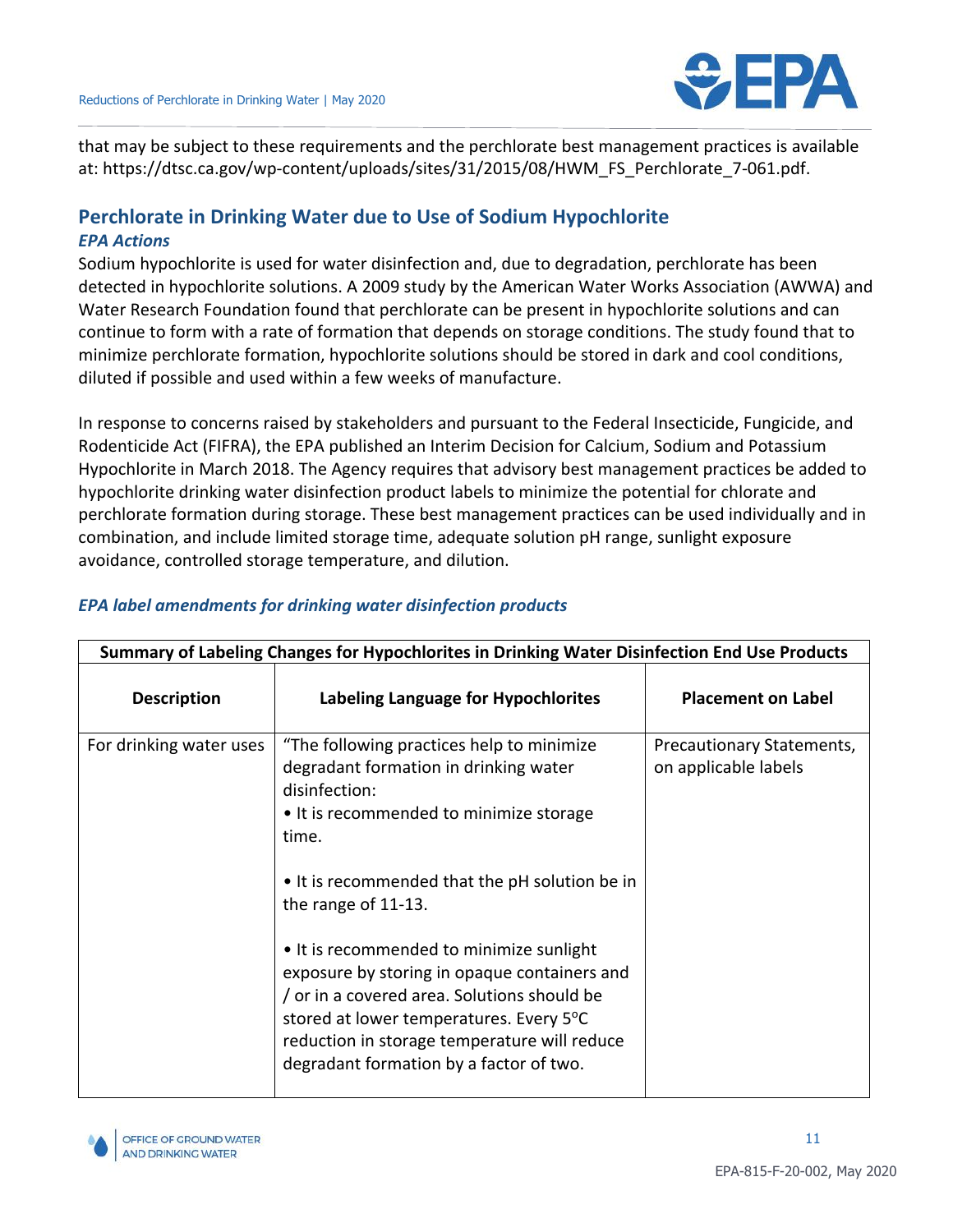

| • Dilution significantly reduces degradant  |  |
|---------------------------------------------|--|
| formation. For products with higher         |  |
| concentrations, it is recommended to dilute |  |
| hypochlorite solutions with cool, softened  |  |
| water upon delivery, if practical for the   |  |
| application."                               |  |

#### *Industry Actions*

Research by the AWWA and the Water Research Foundation found that hypochlorite concentration, pH, ionic strength, and temperature were major factors impacting perchlorate and chlorate formation in stored hypochlorite solutions at drinking water utilities.

In response, AWWA developed standards and guidance which provide several recommendations to minimize perchlorate formation as a result of hypochlorite decomposition. These recommendations are contained in AWWA's Hypochlorite standard (B300) and include:

- 1. Dilute stored hypochlorite solutions on delivery.
- 2. Store hypochlorite solution at lower temperatures (every 5°C reduction reduces perchlorate formation rate by about 2).
- 3. Control hypochlorite solution within the pH range of 11 to 13.
- 4. Avoid extended storage times (hypochlorite degrades over time into oxygen, chlorate, and perchlorate; earlier use reduces perchlorate addition because of lower perchlorate concentration and lower disinfectant dosage to satisfy the target chlorine residual).
- 5. In most U.S. states, chemicals added to drinking water must meet third-party certification for NSF/ANSI/CAN 60: Drinking Water Treatment Chemicals – Health Effects (NSF, 2019). As part of this standard, certification listing, and manufacturer's use instructions or documentation supplied with the product "shall reference the recommended handling and storage practices contained in AWWA B300-Hypochlorites." (NSF/ANS, 2016, Standard 60, Section 6.3.3.1)
- 6. In combination, these new EPA labeling requirements, state certification requirements, and industry guidelines recommending best management practices on hypochlorite solutions will minimize the potential for perchlorate formation in systems utilizing hypochlorite products for drinking water disinfection purposes.

# **CONCLUSION**

The EPA re-evaluated the available data on the frequency and level of perchlorate occurrence in public water systems. The EPA has compared this information to the lowest potential Maximum Contaminant